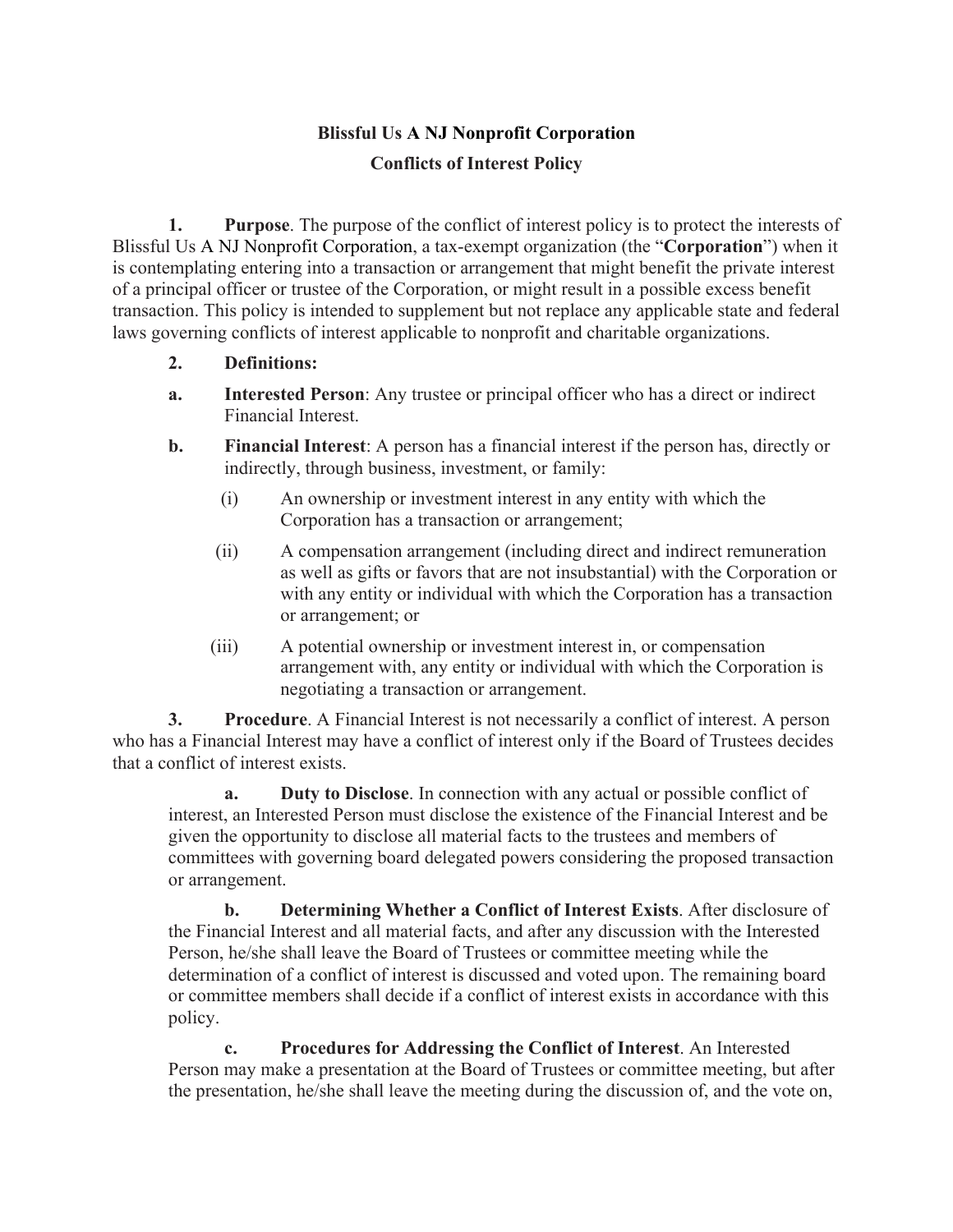the transaction or arrangement involving the possible conflict of interest. The chairperson of the Board of Trustees or committee shall, if appropriate, appoint a disinterested person or committee to investigate alternatives to the proposed transaction or arrangement. After exercising due diligence, the Board of Trustees or committee shall determine whether the Corporation can obtain with reasonable efforts a more advantageous transaction or arrangement from a person or entity that would not give rise to a conflict of interest. If a more advantageous transaction or arrangement is not reasonably possible under circumstances not producing a conflict of interest, the Board of Trustees or committee shall determine by a majority vote of the disinterested trustees whether the transaction or arrangement is in the Corporation's best interest, for its own benefit, and whether it is fair and reasonable. In conformity with the above determination it shall make its decision as to whether to enter into the transaction or arrangement.

**d. Violations of the Conflicts of Interest Policy**. If the Board of Trustees or committee has reasonable cause to believe a person to whom this policy applies has failed to disclose actual or possible conflicts of interest, it shall inform such party of the basis for such belief and afford such party an opportunity to explain the alleged failure to disclose. If, after hearing such party's response and after making further investigation as warranted by the circumstances, the Board of Trustees or committee determines such party has failed to disclose an actual or possible conflict of interest, it shall take appropriate disciplinary and corrective action.

**4. Records of Proceedings**. The minutes of the Board of Trustees and all committees with board delegated powers shall contain (a) the names of the persons who disclosed or otherwise were found to have a Financial Interest in connection with an actual or possible conflict of interest, (b) the nature of the Financial Interest, (c) any action taken to determine whether a conflict of interest was present and the Board of Trustee's or committee's decision as to whether a conflict of interest in fact existed, (d) the names of the persons who were present for discussions and votes relating to the transaction or arrangement, (e) the content of the discussion, including any alternatives to the proposed transaction or arrangement, and (f) a record of any votes taken in connection with the proceedings.

**5. Compensation**. A member of the Board of Trustees who receives compensation, directly or indirectly, from the Corporation for services is precluded from voting on matters pertaining to that member's compensation. A member of any committee whose jurisdiction includes compensation matters and who receives compensation, directly or indirectly, from the Corporation for services is precluded from voting on matters pertaining to that member's compensation. No member of the Board of Trustees or any committee whose jurisdiction includes compensation matters and who receives compensation, directly or indirectly, from the Corporation, either individually or collectively, is prohibited from providing information to any committee regarding compensation.

**6. Annual Statements**. Each trustee and principal officer shall annually sign a statement in the form attached hereto as **Exhibit A** (which may be updated from time to time) which affirms such person (a) has received a copy of this conflicts of interest policy, (b) has read and understands the policy, (c) has agreed to comply with the policy, and (d) understands that the Corporation is charitable and in order to maintain its federal tax exemption it must engage primarily in activities which accomplish one or more of its tax-exempt purposes.